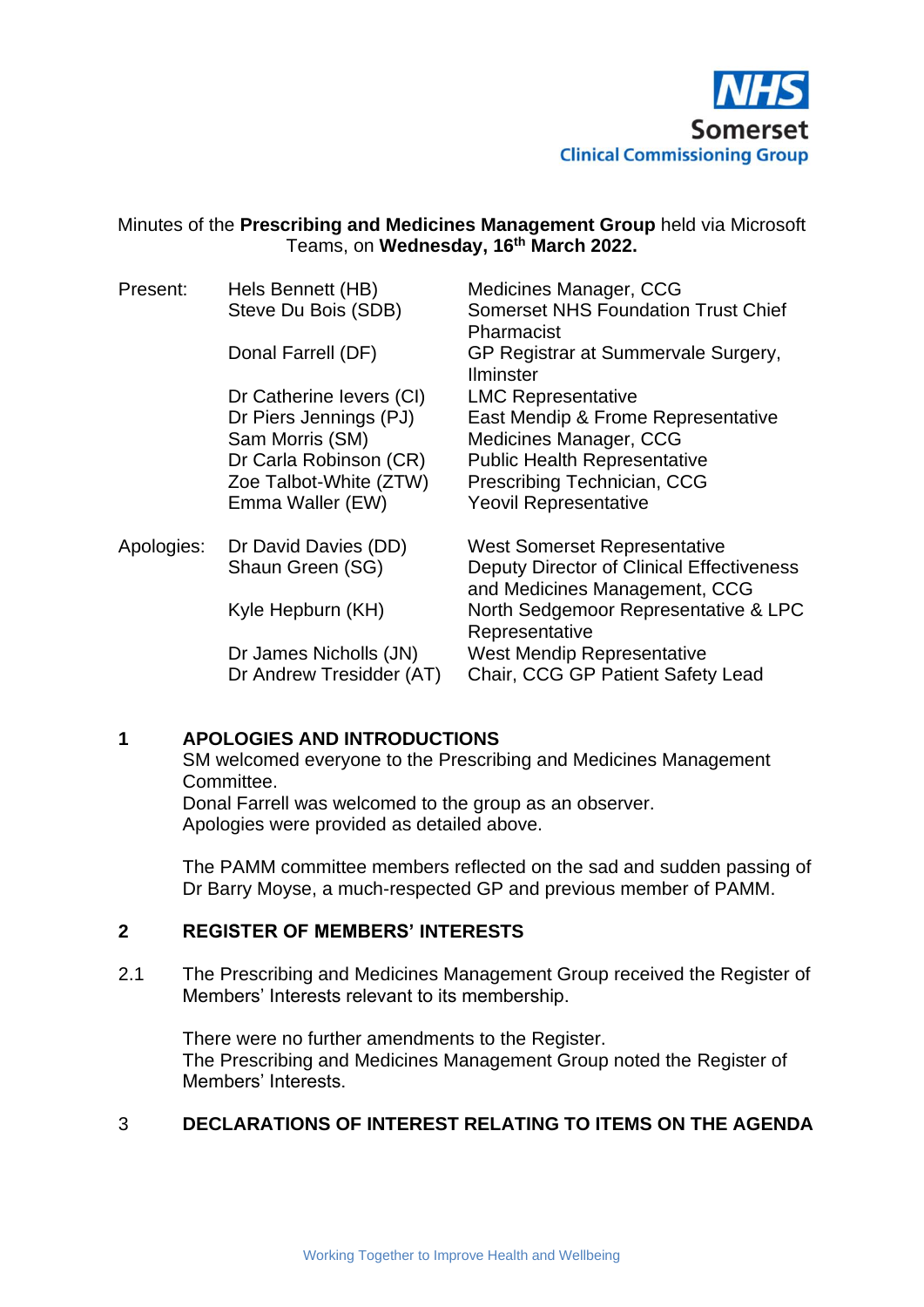3.1 Under the CCG's arrangements for managing conflicts of interest, any member making a declaration of interest is able to participate in the discussion of the particular agenda item concerned, where appropriate, but is excluded from the decision-making and voting process if a vote is required. In these circumstances, there must be confirmation that the meeting remains quorate in order for voting to proceed. If a conflict of interest is declared by the Chairman, the agenda item in question would be chaired by a nominated member of the Prescribing and Medicines Management Group.

There were no declarations of interest relating to items on the agenda. However the meeting was not quorate so all decisions were sent out to members for virtual approval. Enough members replied to allow virtual approval of all decisions made within the following minutes.

## **4 MINUTES OF THE MEETING HELD ON 16 th February 2022**

4.1 The Minutes of the meeting held on 16<sup>th</sup> February were agreed as a correct record.

The meeting was not quorate so the minutes were re-distributed for virtual approval, which was received.

#### 4.2 **Review of action points**

Most items were either complete or, on the agenda. The following points were specifically noted:

#### **Action 4: SIGN 164: Eating Disorders** – Feedback from SDB:

Sent the document to the lead prescriber in the service and awaiting a response. Will feedback to PAMM once a response has been received.

# **5 Matters Arising**

5.1 Flu and Covid-19 vaccinations - Eligible cohorts for influenza vaccination 22/23

Eligibility has changed slightly for 2022/23. Cohorts no longer included are:

- those aged 50 to 64 years
- secondary school children in Years 7 to 11 (between 11 & 15 years old)

-Noted

#### **6 Other Issues for Discussion**

## 6.1 **Reducing Antipsychotic Prescribing in Dementia Toolkit**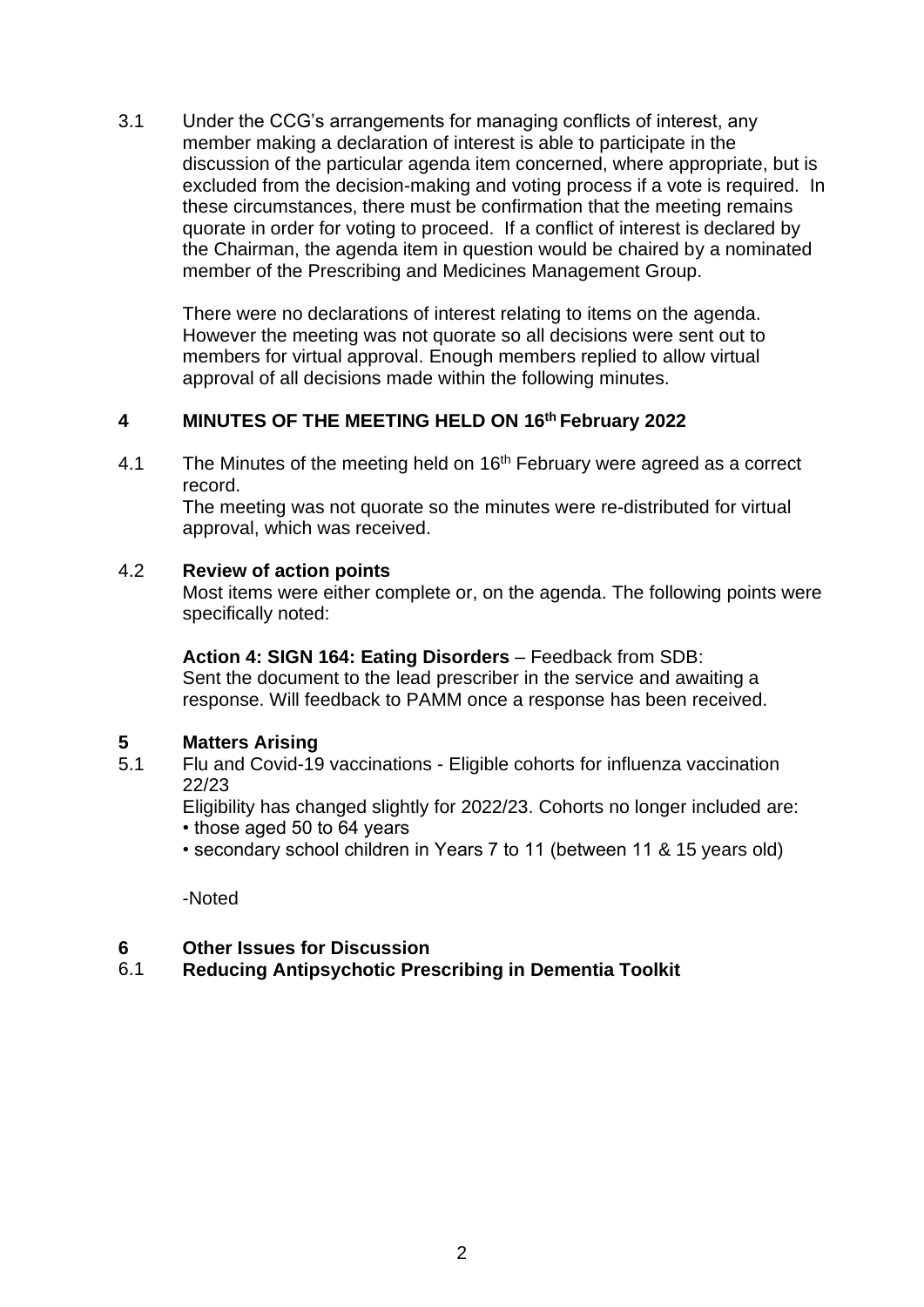Prescqipp toolkit containing useful references and pathways.

-Noted

| Add to dementia section of the mental health page and to the dementia<br>webpage when complete (with a note of the date added). | <b>Action: SM</b>          |
|---------------------------------------------------------------------------------------------------------------------------------|----------------------------|
|                                                                                                                                 |                            |
| Add screenshot of template summary to formulary.                                                                                | <b>Action: Steve Moore</b> |
| Share relevant sections with care homes and PCN teams.                                                                          | <b>Action: HB</b>          |
| Add link to newsletter.                                                                                                         | <b>Action: SG</b>          |
| Highlight document within PH and link with HB.                                                                                  | <b>Action: CR</b>          |

## 6.2 **Diabetic nephropathy proteinuria guideline – For comment**

SFT has updated the guideline for treating and referring patients with type 2 diabetes and proteinuria to incorporate the recent SGLT2i guidance and data. Comments from YDH & MHP diabetes consultants have already been incorporated. They have asked for any further comments.

SG has already shared comments;

- Add Rosuvastatin 10mg as additional high potency option.
- Use QRISK 2/3 for assessing CVD risk.
- Numbers are large and capacity in primary care strained but we fully support trying to implement.

Shaun has updated Eclipse live to reflect NICE

CR has some more comments. Send comments to SM via email. **Action: CR Action: CR** 

#### 6.3 **Retirement of Dementia SCG**

Discussed at Mental Health DTC last week. It is an old shared care guideline now surplus to requirements as GPs do a large proportion of monitoring.

The drugs on the retired SCG will remain amber.

CI raised a concern around the mental health teams asking GPs to titrate the doses of these drugs and the LMC don't feel this is appropriate.

Feedback to trusts around the need for titration to be done by mental health teams rather than GPs. **Action: SG**

# **7 Other Issues for Noting**

## 7.1 **New 22/23 Scorecard**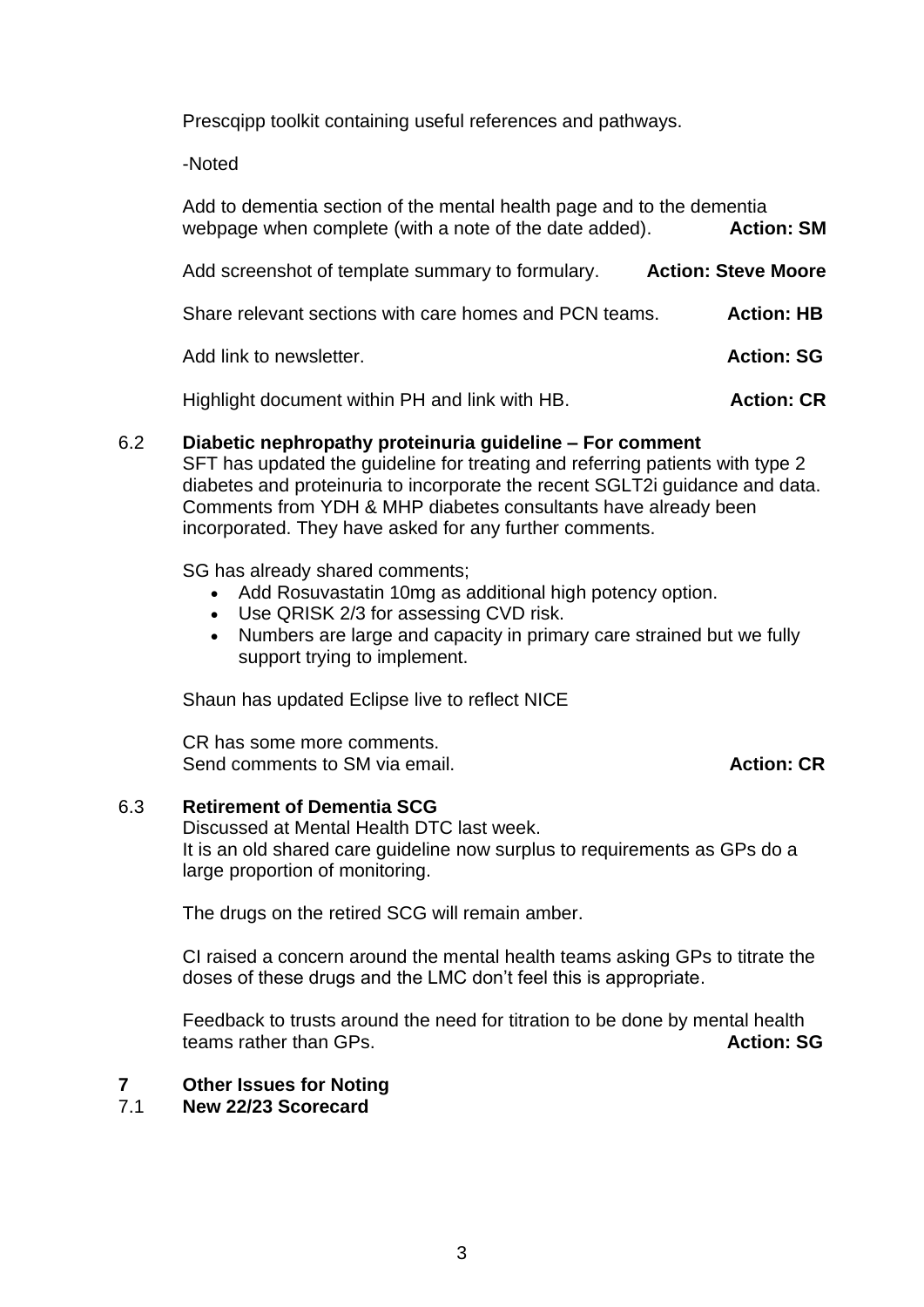#### -Noted

Queries were raised around the switch from liquid oramorph to tablets. There is no low dose Sevredol so questioned suitability of orodispersible.

Look into suitability of orodispersible tablets for this indicator and clarify scorecard switch to practices. **Action: SG** 

PAMM explained to CR how the scorecard works within the practices. It is dependent on enthusiasm of the practice. The MM sessional team are also valued. Scorecard indicators are set to try and compliment PCN work.

#### 7.2 **Breastfeeding and medication presentation & e-Learning for GPs Prescribing for breastfeeding mothers**

SM worked with infant feeding group to produce document. Any learning needs or questions please email SM.

-Noted

Add to newsletter. **Action: SM & SG**

## **8 Additional Communications for Noting**

- 8.1 NICE T2 Diabetes Update -Noted
- 8.2 Leveller article reply -Noted
- 8.3 Morphine poster & letter -Noted

IIF PCN incentive target to both increase DOAC use in untreated AF patients

8.4 and secondly to try and achieve 60% of AF patients anti-coagulated with edoxaban -Noted

## **9 Formulary Applications**

9.1 **TESTOGEL 40.5mg transdermal gel in sachet, Besins Healthcare (UK) Ltd.**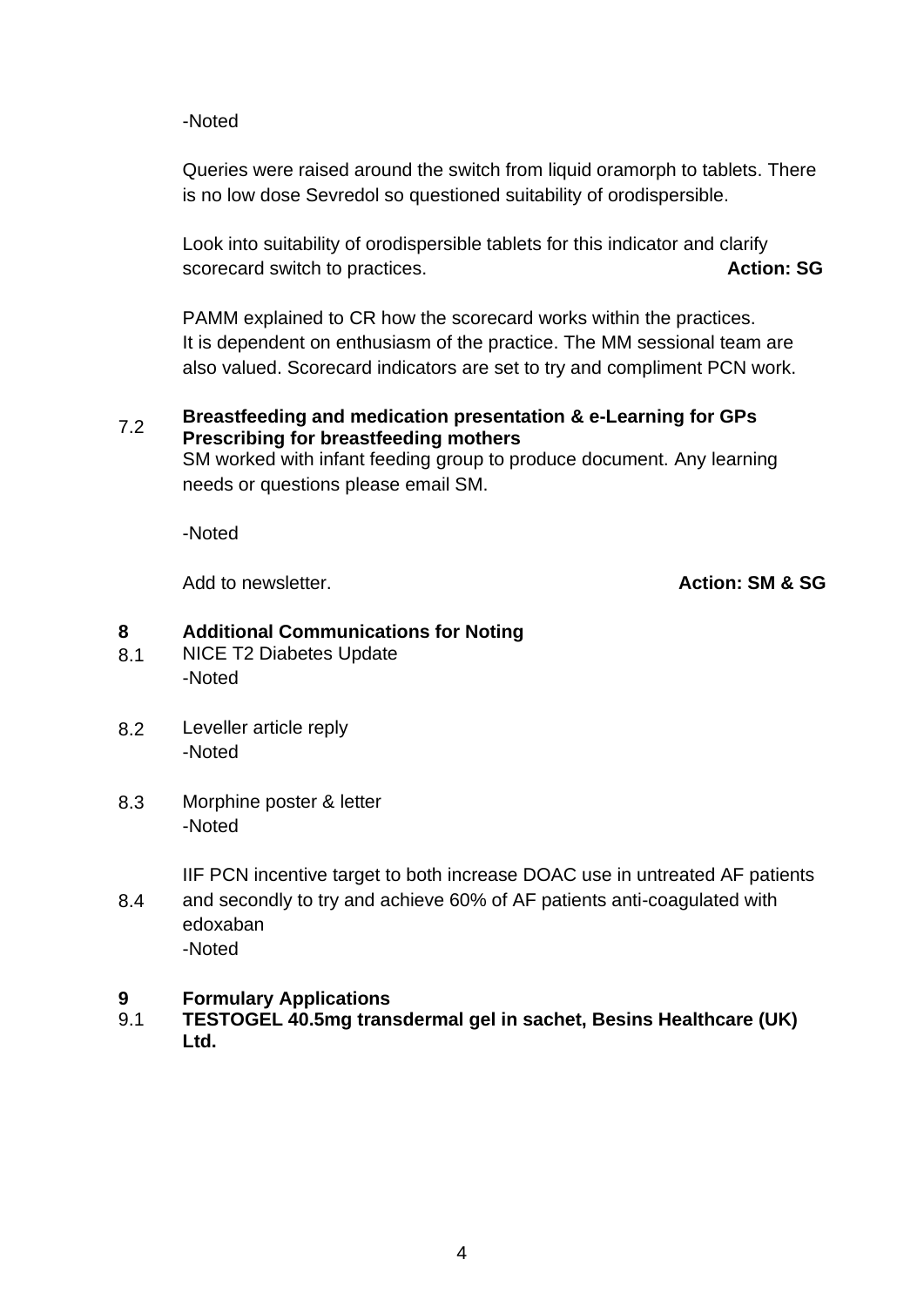$30$  sachets = £31.11

#### **This will replace the 50mg in 5g sachet.**

Licensed for use in adults as testosterone replacement therapy for male hypogonadism when testosterone deficiency has been confirmed.

PAMM approved to add to formulary.

The menopause formulary and website have already been updated. Update male formulary page. **Action: Steve Moore Action: Steve Moore** Add to TLS Green. **Action: ZTW**

### 9.2 **Rosuvastatin hard capsules, Ranbaxy (UK) Ltd a Sun Pharmaceutical Company**

[5mg x 28=](https://www.medicines.org.uk/emc/product/13271) £8.52 [10mg x 28=](https://www.medicines.org.uk/emc/product/13272/smpc) £9.54 [20mg x 28=](https://www.medicines.org.uk/emc/product/13273/smpc) £12.72 [40mg x28=](https://www.medicines.org.uk/emc/product/13274/smpc) £15.12

The pellets are licensed to be administered via nasogastric tubing making them more cost effective than liquid alternatives.

PAMM approved to add to formulary. Add to formulary. **Action: Steve Moore** Add to TLS Green. **Action: ZTW** Add to specials guidance. **Action: HB** Action: HB

#### 9.3 **Sativex**® **for the treatment of spasticity due to multiple sclerosis.** Application for shared care.

PAMM felt that due to such small numbers using Sativex still in Somerset, there is limited experience amongst specialists and none in primary care. Therefore, while the committee aspire toward shared care, they feel it is too early and would like to review the situation in 3-9 months.

Additional comments from PAMM members:

- The development of shared care guideline should be led by consultants in secondary care.
- Closer two-way relationship will be needed for shared care of Sativex.

Update TLS wording and keep as Red. **Action: ZTW** 

#### **10 Reports From Other Meetings Feedback**

## 10.1 **Primary Care Network Feedback** EW informed PAMM that Yeovil currently doesn't have a clinical director.

There was nothing else to note.

#### **Summary**

#### 10.2 **Clinical Executive Committee Feedback – Last meeting 02/03/22**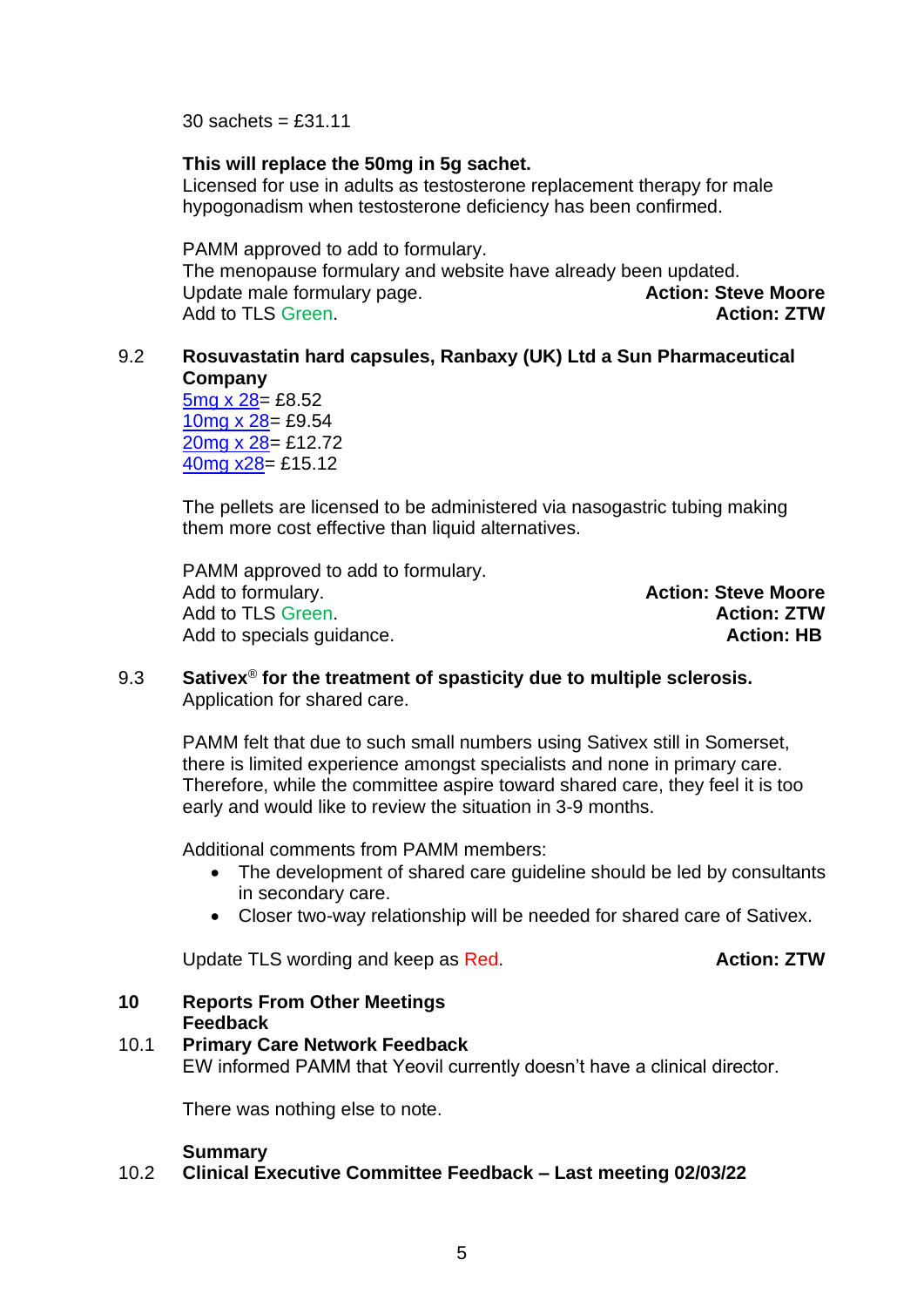SG not present to discuss. Anything relevant will be discussed at the next meeting.

- 10.3 **YDH Medicines Committee meeting – Meeting postponed to 18/03/22**
- 10.4 **Somerset NHS Foundation Trust D&TC – Next meeting – 14/05/22**
- 10.5 **Somerset NHS Foundation Trust Mental Health D&TC – Last meeting 08/03/22 – Minutes not received** Discussed:
	- Shared care with antipsychotics and off label prescribing. More work being done around this.
	- Agreed to retire shared care for dementia drugs.
	- Approved a new melatonin preparation Adaflex: for Insomnia in children and adolescents aged 6-17 years with ADHD, where sleep hygiene measures have been insufficient. Licensed and less risky in MHRA hierarchy. Looking at ways to move to shared care for some appropriate melatonin patients. Melatonin audit by POMH UK benchmarking audit group coming later this year. Will form a pathway for some stage in the future. Results of audit will come to PAMM in due course.
	- Shared care with ADHD and antipsychotics depot. Another meeting being held tomorrow to discuss the blocks in the system. Hand over communication is not adequate. There has been a recent incident with a patient going to both settings to receive a depot (thankfully they did not receive from both).

Check the Depot incident was logged on RADAR. **Action: EW / SDB**

## 10.6 **Somerset Antimicrobial Stewardship Committee – Next meeting TBC Summer 22**

10.7 **South West Medication Safety Officer Network Meeting – Last meeting 01/03/22 – Minutes received** Minutes will be reviewed and anything relevant will be discussed at the next meeting.

## 10.8 **LPC Report**

LPC not present to discuss.

- 10.9 **BNSSG Joint Formulary Group Meeting – Adults Formulary – Last meeting – 25/01/22 minutes received** Nothing to note.
- 10.10 **Regional Medicines Optimisation Committee South West – Last meeting 03/03/22**

AT not present to discuss. Anything relevant will be discussed at the next meeting.

## **11 Current Performance**

11.1 **Prescribing Update**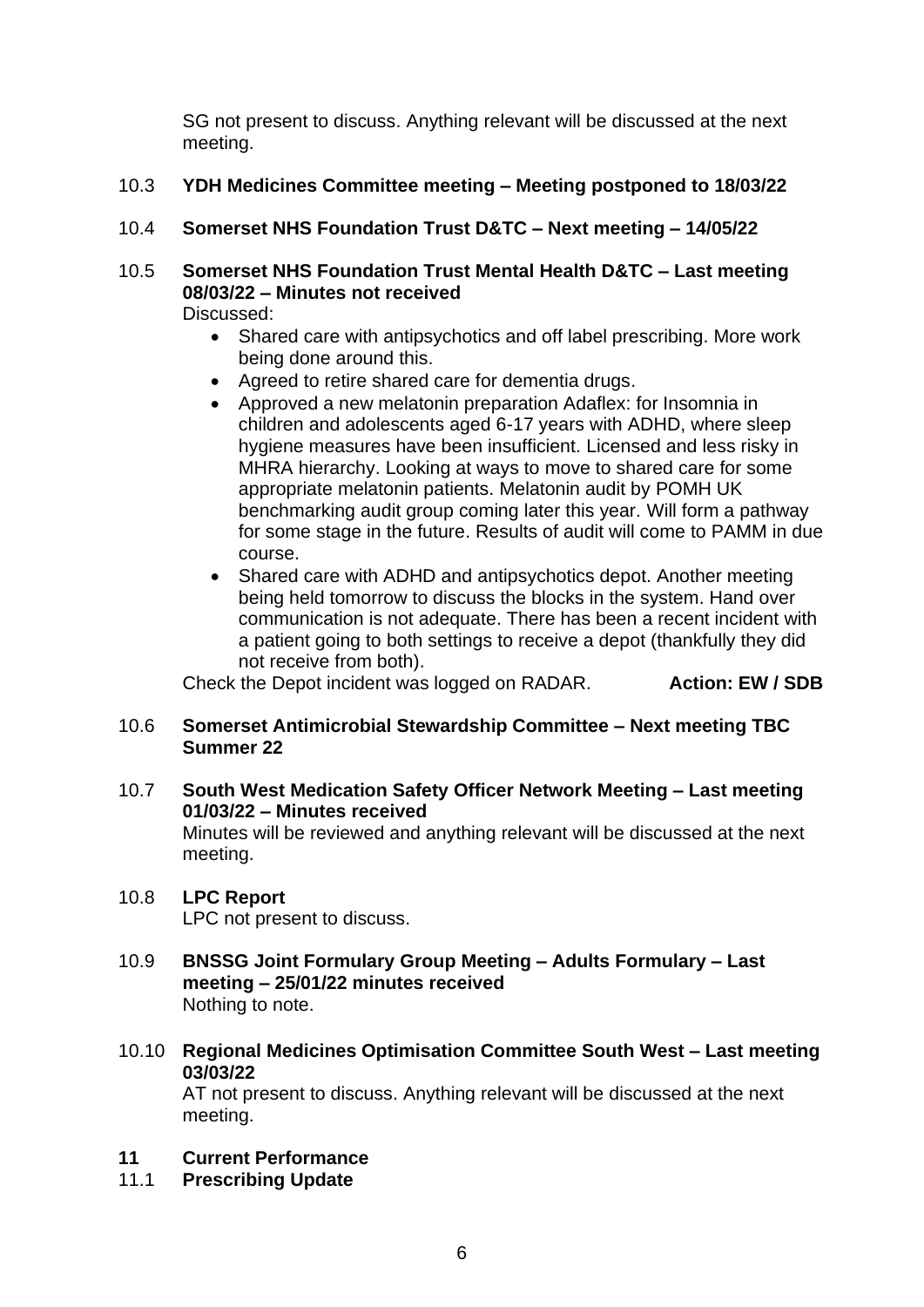## -Noted

There is a forecast underspend for the end of the year. PJ raised concern that unmet need could be a cause of underspend. It is however likely due to more realist budget negotiated by SG, CAT M price reductions and other cost saving workstreams put in place by the MM team.

#### 11.2 **December Scorecard Primary Care Network Trend** -Noted

# **12 Rebate Schemes**

- AQUACEL® Extra and AQUACEL® Ribbon dressings, ConvaTec Ltd. Commence date: 01/03/22 -Noted
- 12.2 HydraMed & HydraMed Forte, Farmigea Ophthalmics Limited. Commence date: 01/03/22 -Noted
- **13 NICE Guidance March** -Noted

## **14 NICE Technology Appraisals**

14.1 **[TA775] Dapagliflozin for treating chronic kidney disease | NEW** Evidence-based recommendations on dapagliflozin (Forxiga) for chronic kidney disease in adults.

PAMM approved to add to formulary. Add to formulary. **Action: Steve Moore** Add to TLS Green. **Action: ZTW**

## 14.2 **[TA773] Empagliflozin for treating chronic heart failure with reduced ejection fraction | NEW**

Evidence-based recommendations on empagliflozin (Jardiance) for treating chronic heart failure with reduced ejection fraction in adults.

PAMM approved to add to formulary. Add to formulary. **Action: Steve Moore** Add to TLS Green. **Action: ZTW**

## **15 NICE Clinical Guidance**

#### 15.1 **[NG191] COVID-19 rapid guideline: managing COVID-19 -Update**

On 23 February 2022, we added recommendations on molnupiravir and remdesivir for people with COVID-19 who do not need supplemental oxygen. On 10 March 2022, we added a new recommendation on awake prone positioning and updated existing recommendations on non-invasive respiratory support.

-Noted

## 15.2 **[NG28] Type 2 diabetes in adults: management -Update**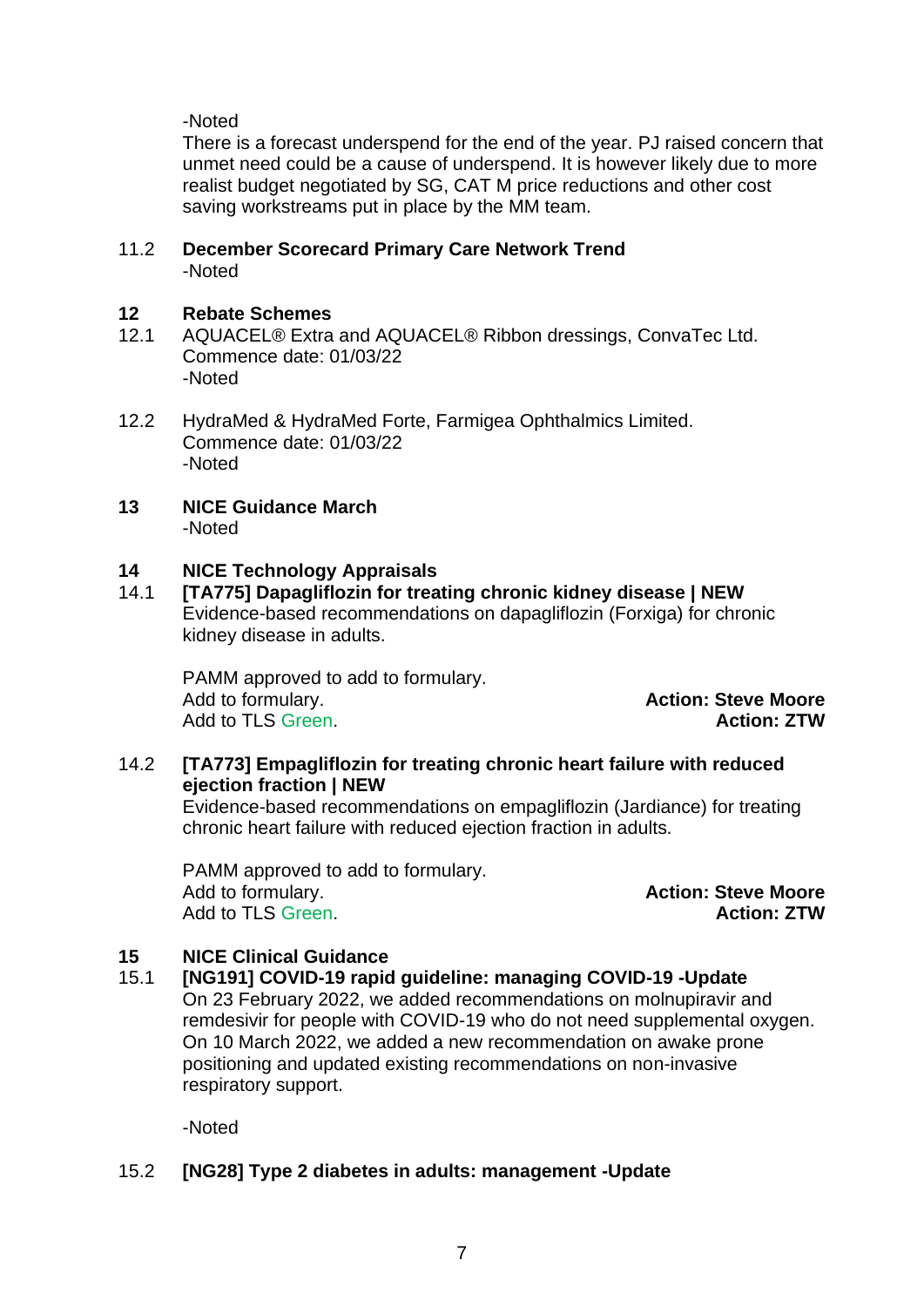In February 2022, we reviewed the evidence on drug treatment and made new recommendations.

-Noted

15.3 **[MTG67] Prontosan for treating acute and chronic wounds | NEW** Prontosan is not recommended for treating acute wounds because the evidence is very limited. -Noted

## 15.4 **[NG212] Mental wellbeing at work | NEW**

This guideline covers how to create the right conditions for mental wellbeing at work. It aims to promote a supportive and inclusive work environment, including training and support for managers and helping people who have or are at risk of poor mental health.

-Noted

15.5 **[NG213] Disabled children and young people up to 25 with severe complex needs: integrated service delivery and organisation across health, social care and education | NEW**

This guideline covers support for disabled children and young people with severe complex needs, from birth to 25 years. It aims to encourage education, health and social care services to work together and provide more coordinated support to children and young people, and their families and carers.

-Noted

CR and SDB may want to highlight to appropriate colleagues.

15.6 **[NG91] Otitis media (acute): antimicrobial prescribing | Update** In March 2022, we reviewed the evidence and added a recommendation on eardrops containing an anaesthetic and an analgesic because a licensed preparation is now available in the UK. For more information, see update information.

-Noted

Otigo ear drops are already on Somerset formulary.

**16 Risk Review and Management** Nothing to note this month.

## **17 Safety Items, NPSA Alerts and Signals**

## **17.1 MHRA Drug Safety Update February**

COVID-19 antivirals: reporting to the UK COVID-19 Antivirals Pregnancy **Registry** 

Registry asks for both maternal and paternal exposure.